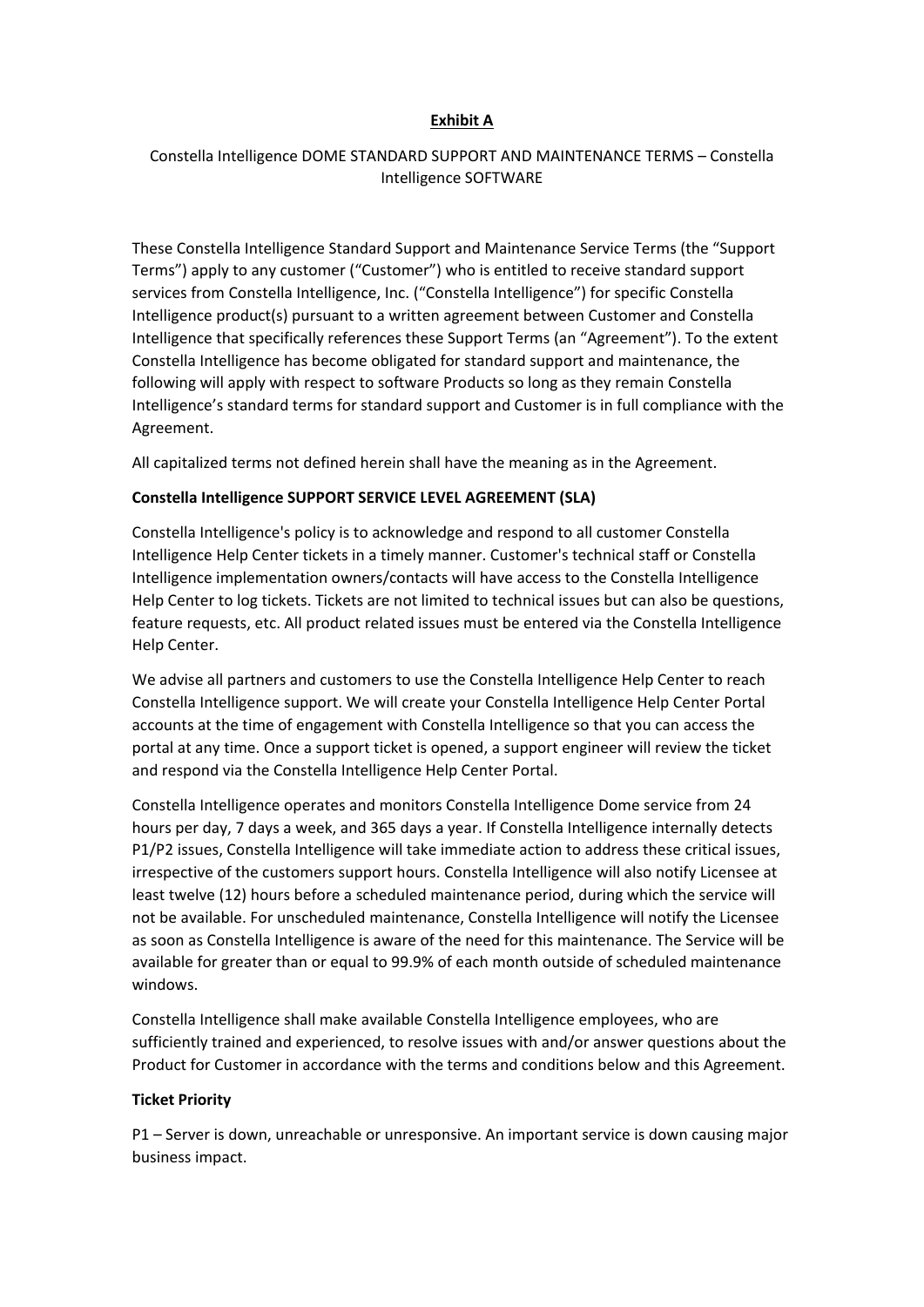- P2 Subsystem is down or only certain services are functioning.
- P3 Issue affects certain number of users/members.
- P4 Non-critical issue that has a workaround.

P5 – Minor issue that affects only one or a handful of users/members.

| Service                               | <b>Support Services</b>                      |
|---------------------------------------|----------------------------------------------|
| <b>Target Response Time</b>           | $\bullet$ P1 - 2 hours                       |
|                                       | $\bullet$ P2 – 4 hours                       |
|                                       | $\bullet$ P3 – 8 hours                       |
|                                       | $\bullet$ P4/P5 - 24 hours                   |
| Support contacts                      | Help Center Portal to log tickets/incidents: |
|                                       | http://helpcenter.constellaintelligence.com  |
|                                       | support@constellaintelligence.com            |
| Support hours                         | 7 x 24 x 365                                 |
| <b>Escalation for P1 Issues</b>       | Support Engineers have direct escalation to  |
|                                       | required resources - Product Deployment,     |
|                                       | DevOps, and Engineering teams                |
| Documentation, knowledgebase, and FAQ | On-line access to product documentation,     |
|                                       | knowledgebase, and FAQ                       |
| Software upgrades                     | Includes product upgrades                    |

● P1 Tickets - Constella Intelligence shall use commercially reasonable efforts to provide an initial response to Customer as set forth above and promptly commence the following procedures: (i) confirm the Error; (ii) assign Constella Intelligence engineers to correct the Error on an expedited basis; (ii) notify Constella Intelligence management that such Errors have been reported and of steps being taken to correct such Error(s); (iii) provide Customer with periodic reports on the status of the corrections; and (iv) initiate work to provide Customer with a Workaround or Fix.

● P2 Tickets - Constella Intelligence shall use commercially reasonable efforts to provide an initial response to Customer as set forth above and promptly commence the following procedures: (i) confirm the Error; (ii) assign Constella Intelligence engineers to correct the Error on an expedited basis; (ii) notify Constella Intelligence management that such Errors have been reported and of steps being taken to correct such Error(s); (iii) provide Customer with periodic reports on the status of the corrections; and (iv) exercise commercially reasonable efforts to provide Customer with a Workaround or Fix.

● P3, P4, and P5 Tickets - Constella Intelligence shall use commercially reasonable efforts to provide an initial response to Customer as set forth above and promptly commence the following procedures: (i) confirm the Error; (ii) assign Constella Intelligence engineers to correct the Error on an expedited basis; (ii) notify Constella Intelligence management that such Errors have been reported and of steps being taken to correct such Error(s); (iii) provide Customer with periodic reports on the status of the corrections; and (iv) exercise commercially reasonable efforts to include a Fix or Workaround for the Error in the next regular maintenance release of the Product.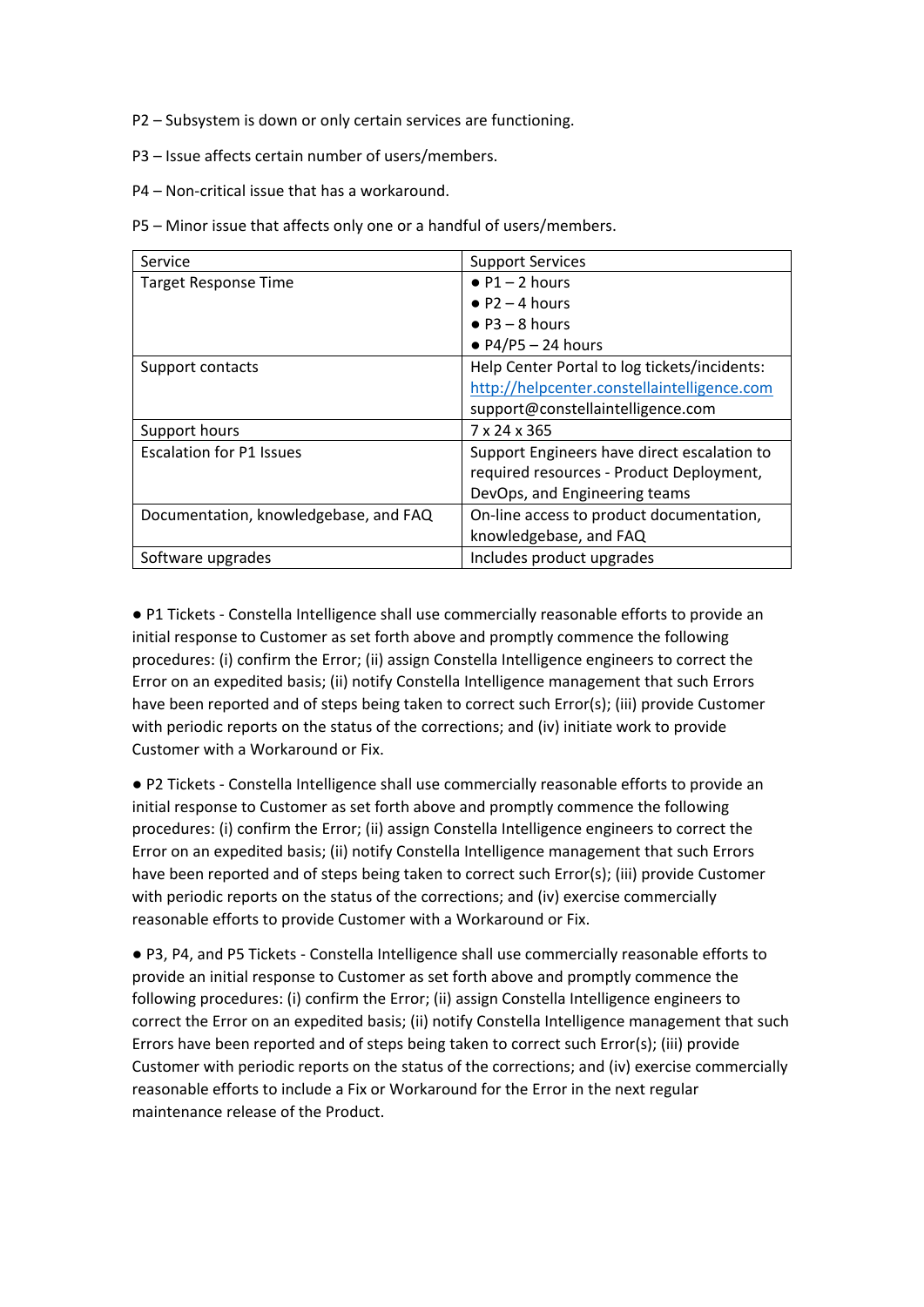1. Customer Obligations. Customer must provide a functional Error description to clearly define the Error Constella Intelligence will be supporting. Customer is responsible for ensuring that its personnel that interact with Constella Intelligence have sufficient language and technical skills, and respond to and cooperate with Constella Intelligence in a timely manner in connection to requests for Standard Support and Maintenance Services. Using good faith and reasonable judgment, Customer will assign an initial Error Priority Level to each report prior to reporting it to Constella Intelligence. Using good faith and reasonable judgment, Constella Intelligence may change the Error Priority Level of a report. As a precondition for requesting Standard Support and Maintenance Services from Constella Intelligence, Customer agrees to (and to cause its developers to) use reasonable efforts to: (i) attempt to solve the problem and to utilize sufficient resources to clearly understand that a problem exists before consulting Constella Intelligence; (ii) provide Constella Intelligence with sufficient information and technical data in order for Constella Intelligence to establish that a potential problem is not the kind of problem that is an exclusion from the Standard Support and Maintenance Services; (iii) make reasonable attempts and expend reasonable resources to provide any data reasonably requested by Constella Intelligence to adequately address the potential problem; (iv) utilize sufficient resources to understand the instructions from Constella Intelligence in addressing the problem, and make reasonable attempts to correct the problem as suggested by Constella Intelligence. In addition, Customer agrees and acknowledges that the extent of access and the accuracy of information and technical data provided may affect Constella Intelligence's ability to provide the Standard Support and Maintenance Services.

2. Exclusions. Constella Intelligence shall have no obligation to support: (i) altered or damaged Products; (ii) Product problems caused by Customer's negligence, abuse or misapplication, use of Products other than as specified in Constella Intelligence's user manual; or (iii) third party products or services. Constella Intelligence shall have no liability for any changes in Customer's hardware which may be necessary to use Products due to a Workaround or maintenance release. Constella Intelligence will have no obligation to support any Product other than the then-current major release (x.0) and the Previous Sequential Release; provided that Constella Intelligence will support a Previous Sequential Release for not less than 18 months from when that Previous Sequential Release is no longer current.

### 3. Definitions.

• "Error" means an error in a Product that causes such Product to not conform to Constella Intelligence's published performance specifications, or that results in an inability to use, or material restriction in the use of, the Product (whether or not published specifications exist).

• "Fix" means the repair or replacement of object or executable code versions of a Product or documentation to remedy an Error.

• "Previous Sequential Release" means a major release of a Product that has been replaced by a subsequent major release of the same Product. Notwithstanding anything else, a Previous Sequential Release will be supported by Constella Intelligence under the terms of this Exhibit for a period of no less than six (6) months after the release of the subsequent release.

• "Product" means the Constella Intelligence Software that Customer has purchased a support subscription for as listed on an Order Form.